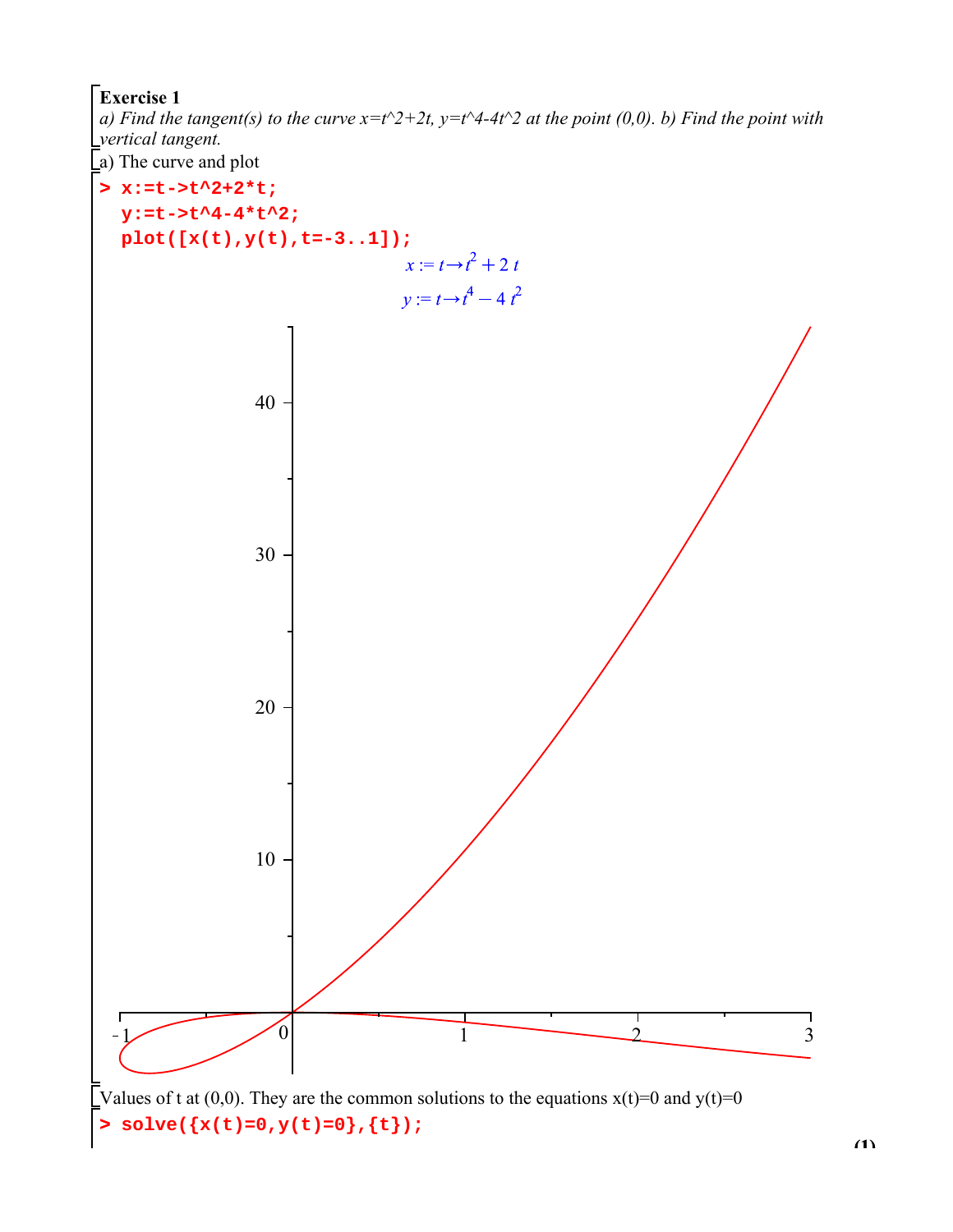$$
\{t=0\},\ \{t=-2\}
$$
 (1)

The derivative of the position (velocity) at t points in the direction of the tangent at t

**> dx:=D(x); dy:=D(y);**  $dx := t \rightarrow 2 t + 2$ **(2)**  $dy := t \rightarrow 4t^3 - 8t$ Tangent line at  $t1=0$ **> xt1:=x(0)+dx(0)\*t; yt1:=y(0)+dy(0)\*t;**  $xt1 := 2 t$ **(3)**  $ytl := 0$ Tangent line at  $t2=2$ **> xt2:=x(-2)+dx(-2)\*t; yt2:=y(-2)+dy(-2)\*t;**  $xt2 := -2 t$ **(4)**  $vt2 := -16 t$ Plot to check that these are the tangents at  $(0,0)$ **> plot([[x(t),y(t),t=-3..1],[xt1,yt1,t=-1..1],[xt2,yt2,t=-1..1]],**

**axes=none);**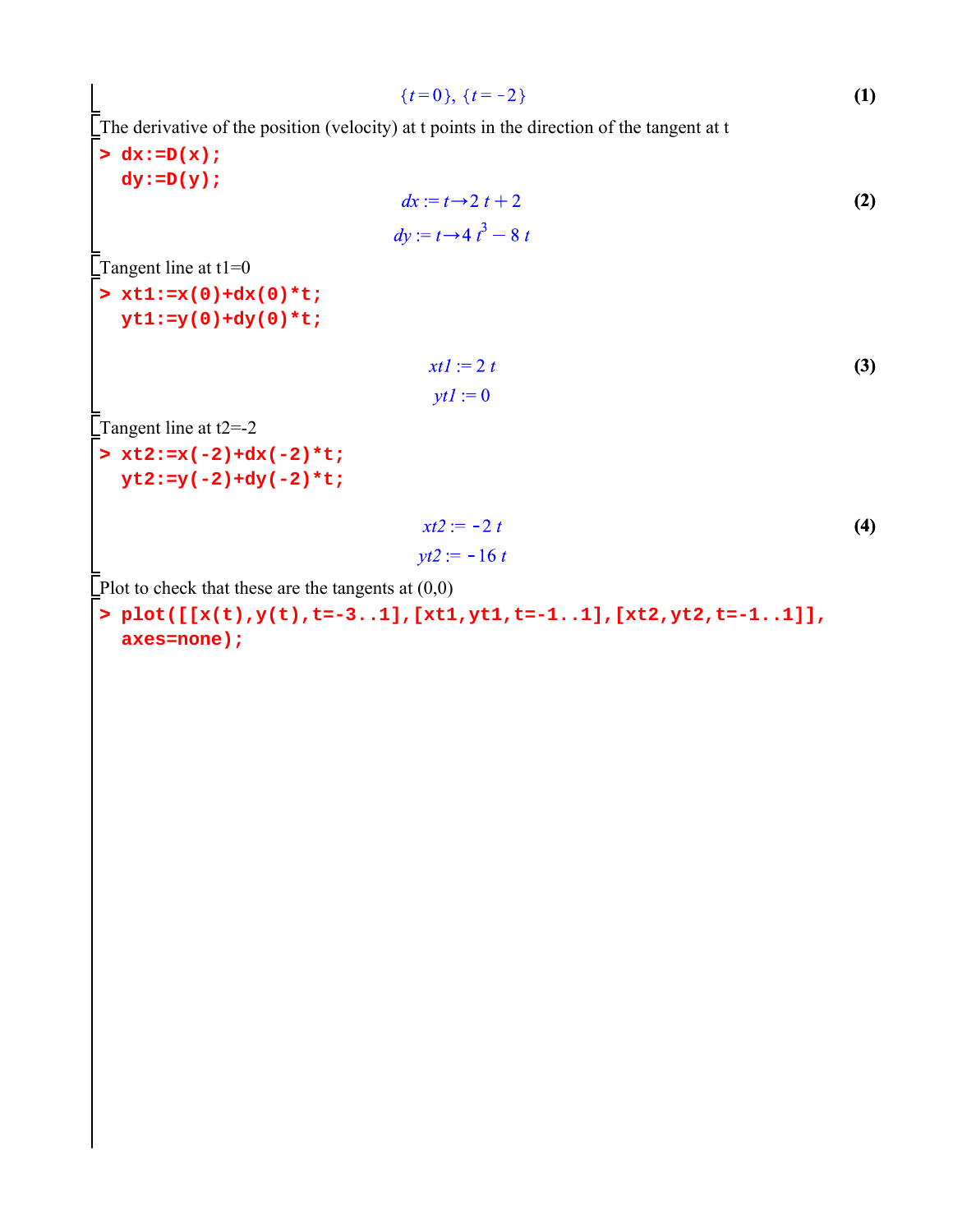b) At Points of vertical tangent the horizontal component of the velocity should be zero, i.e. x´(t)=0 and the vertical component y´(t) not zero

 $\overline{4}$ 

 $-1$ 

$$
> t3:=solve(dx(t)=0,t);
$$

$$
t3:=-1
$$
 (5)

 $\Box$  At this point y'(-1) is not zero

**> dy(t3);**

 $\sum$ There is a vertical tangent at the point

**> x(t3); y(t3);**

**(7)**

**(6)**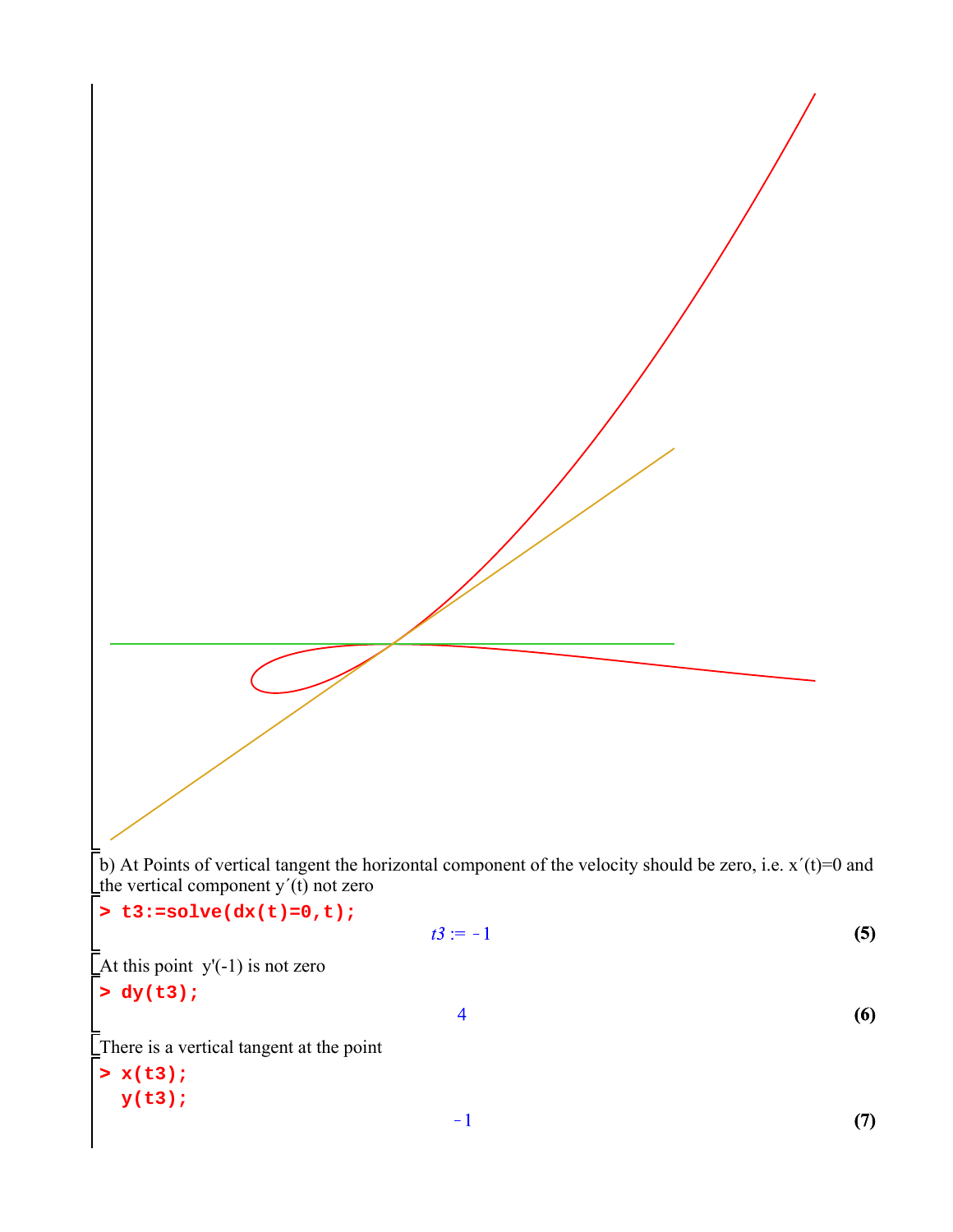

 $\mathbf{d} = 2\mathbf{i} + \mathbf{j}$ ; b) in what direction(s) is the derivative of f at P equal to zero?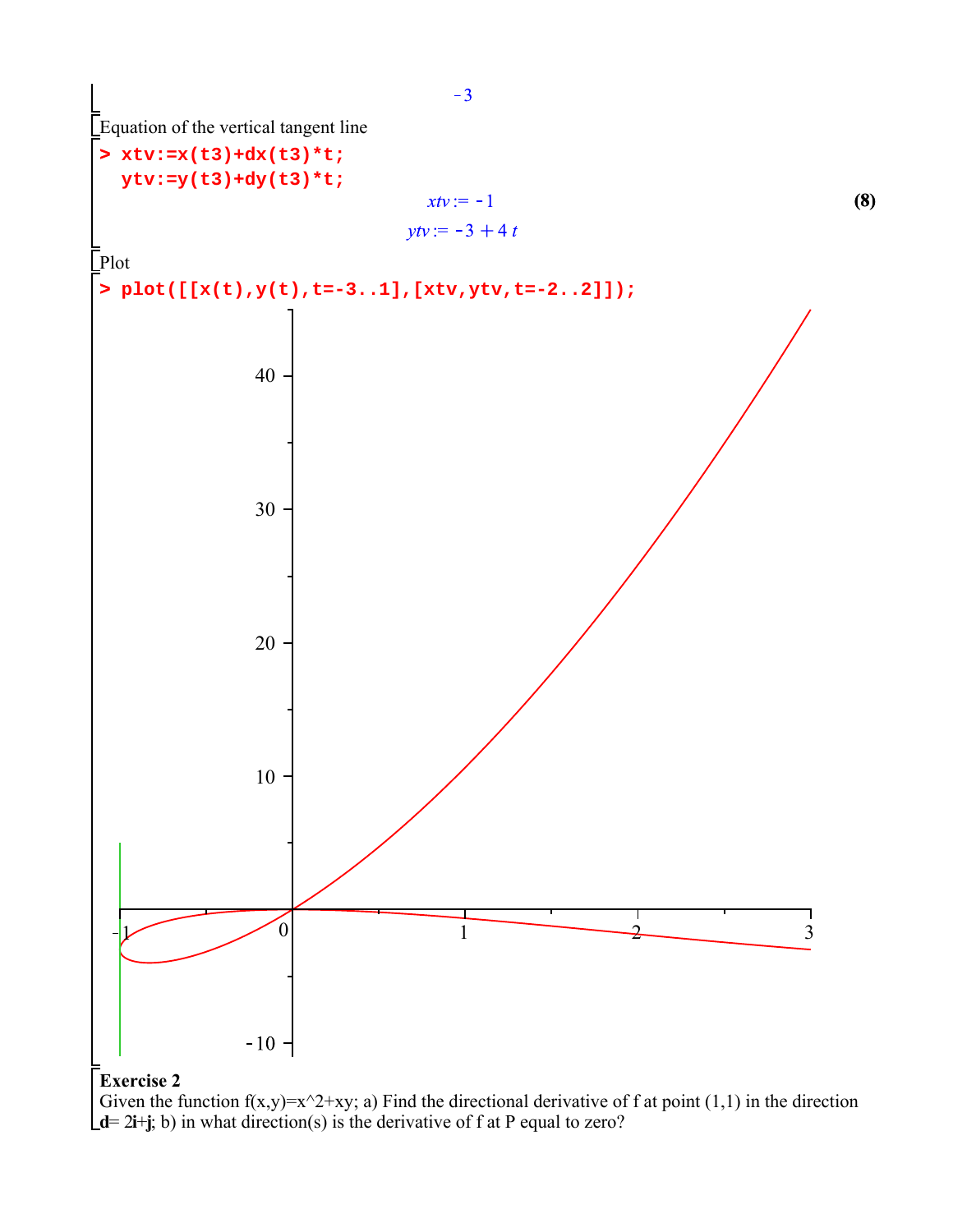$$
\begin{array}{ll}\n\text{a)} \text{ The function} \\
\text{= } \mathbf{f} : = (\mathbf{x}, \mathbf{y}) - \mathbf{x}^2 + \mathbf{x}^2 \mathbf{y} \\
\text{=} & f := (\mathbf{x}, y) \rightarrow x^2 + xy \\
\text{=} & \text{Partial derivatives of } f \\
\text{= } \mathbf{f} : \mathbf{x} : = \mathbf{D}[\mathbf{1}](\mathbf{f}); \\
\mathbf{f} \mathbf{y} : = \mathbf{D}[\mathbf{2}](\mathbf{f}); \\
\mathbf{f} \mathbf{y} : = \mathbf{D}[\mathbf{2}](\mathbf{f}); \\
\mathbf{f} \mathbf{y} : = (\mathbf{x}, y) \rightarrow 2x + y \\
\mathbf{y} : = (\mathbf{x}, y) \rightarrow x \\
\text{=} & \text{Components of the gradient vector of } f \text{ at } P(1,1) \\
\text{= } & \mathbf{g} : = \mathbf{f} \mathbf{x}(\mathbf{1}, \mathbf{1}); \\
\mathbf{g} : = \mathbf{f} \mathbf{y}(\mathbf{1}, \mathbf{1}); \\
\mathbf{g} : = 3 \\
\text{= } & \mathbf{g} : = 1 \\
\text{= } & \mathbf{g} : = 1 \\
\text{and form: } = \mathbf{g} \mathbf{g} \mathbf{t} (\mathbf{dx}^2 + \mathbf{dy}^2); \\
\text{and } \mathbf{g} : = 1 \\
\text{and form: } & \mathbf{g} : = 2 \\
\mathbf{g} : = 1 \\
\text{and form: } & \mathbf{g} : = 2 \\
\mathbf{g} : = 1 \\
\text{and form: } & \mathbf{g} : = 2 \\
\mathbf{g} : = 1 \\
\text{and form: } & \mathbf{g} : = 2 \\
\mathbf{g} : = 1 \\
\text{and form: } & \mathbf{g} : = 2 \\
\mathbf{g} : = 1 \\
\text{and form: } & \mathbf{g} : = \frac{2\sqrt{5}}{5} \\
\mathbf{g} : = 1 \\
\text{and form: } & \mathbf{g} : = \frac{2\sqrt{5}}{5} \\
\mathbf{g} : = 1 \\
\text{and form: } & \mathbf{g} : = \frac{2\sqrt{5}}{5} \\
\mathbf{g} : = 1 \\
\mathbf{g} : = 1 \\
\mathbf{g} : = 1 \\
\
$$

The derivative or rate of change of f at P(1,1) in the direction **u** is the dot product of the gradient vector at P and the unit vector **u**

**> Duf:=gx\*ux+gy\*uy;**

$$
Duf := \frac{7\sqrt{5}}{5} \tag{13}
$$

b) The unit vectors orthogonal to the gradient at P are **n**=(gy**i-**gx**j**)/gnorm or **n**=(-gy**i+**gx**j**)/gnorm where gnorm is the norm of the gradient. Since the gradient is perpendicular to the level curve of f that goes trough the point P these vectors give the direction of the tangent line to the level curve at P.

**> gnorm:=sqrt(gx^2+gy^2); nx:=gy/gnorm; ny:=-gx/gnorm;**

$$
gnorm := \sqrt{10} \tag{14}
$$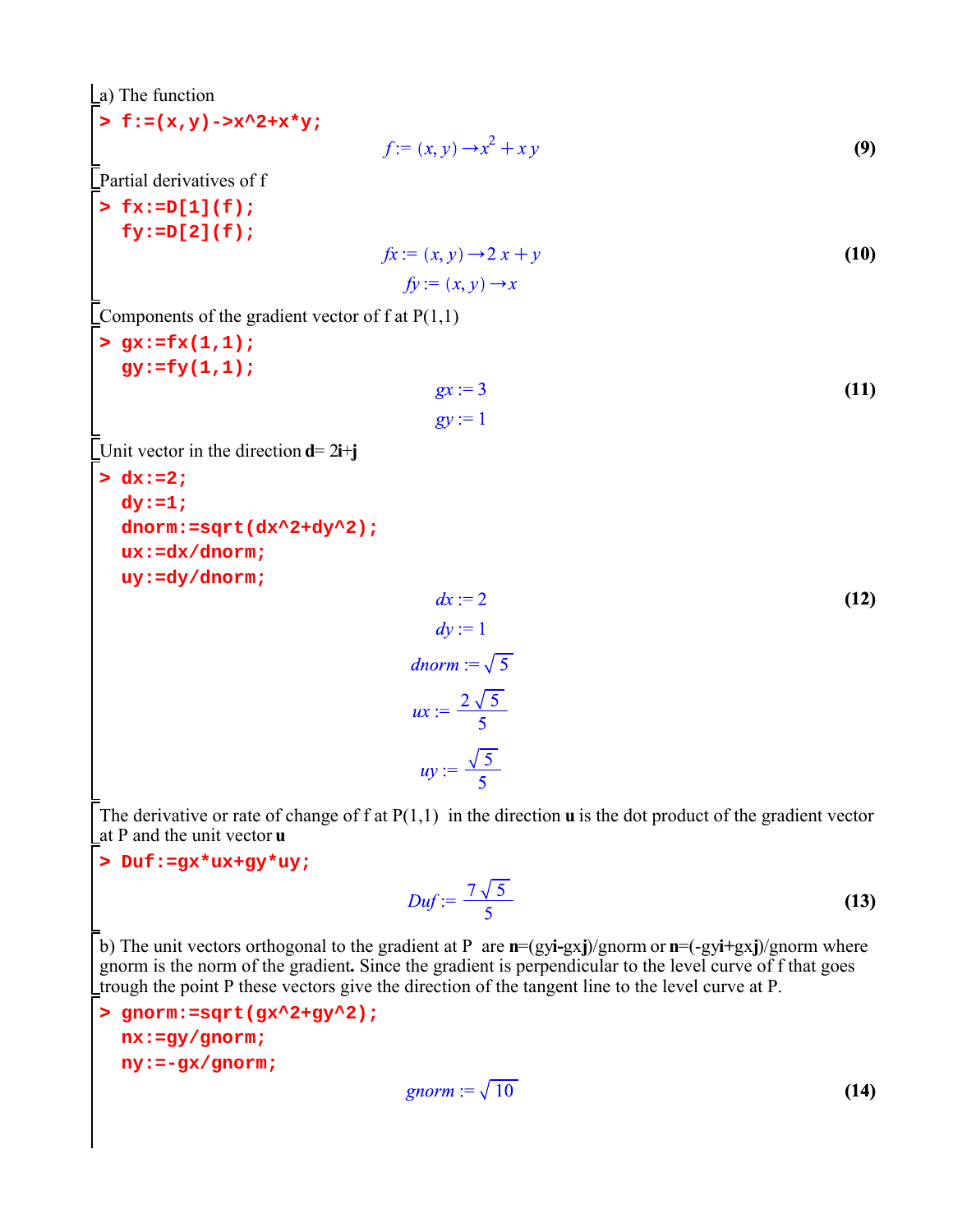$$
nx := \frac{\sqrt{10}}{10}
$$
  
\n
$$
ny := -\frac{3\sqrt{10}}{10}
$$
  
\nFor  
\n $x_1$   
\n $-n\mathbf{x}$ ;  
\n $-n\mathbf{x}$ ;  
\n $-n\mathbf{x}$ ;  
\n $\frac{\sqrt{10}}{10}$  (15)  
\nIn these directions the rate of change of f at P is zero.  
\n $\Rightarrow \mathbf{Dfn} := g\mathbf{x}^* n\mathbf{x} + g\mathbf{y}^* n\mathbf{y}$ ;  
\n $Di_n := 0$  (16)  
\nExercise 3  
\n $\Rightarrow \mathbf{Dfn} := g\mathbf{x}^* n\mathbf{x} + g\mathbf{y}^* n\mathbf{y}$ ;  
\n $Di_n := 0$  (16)  
\nExercise 4  
\n $\therefore$   $\mathbf{Dfn} := 0$  (16)  
\n $\text{therefore} \mathbf{Dm}$  and  $\mathbf{Ddm}$  will be  $\mathbf{Ddm}$  and  $\mathbf{Ddm}$  is the region D bounded by  
\nthe lines  $x=0$ ,  $y=0$  and  $x+y=3$ .  
\n $\therefore$   $\mathbf{Ddm}$  is the integral of  $f(x, y)$  over D.  
\n $\Rightarrow$   $\mathbf{Ddm}$  is the integral of  $f(x, y)$  over D.  
\n $\Rightarrow$   $\mathbf{Ddm}$  is the integral of  $f(x, y)$  over D.  
\n $\Rightarrow$   $\mathbf{Ddm}$  is  $(x, y) \rightarrow x^2 + y^2 - 2x - 2y + 3$  (17)  
\n $\Rightarrow$   $\mathbf{D} \text{total}(\{\mathbf{f}(\mathbf{x}, \mathbf{y}), \mathbf{z} = 0...3, \mathbf{y} = 0...3 - \mathbf{x}, \mathbf{g} \text{t} \text{y} = -\mathbf{p} \text{at} \text{ch} \text{cont} \text{out}, \mathbf{a} \text{x} \text{es} = \text{normal}$ )  
\n $\Rightarrow$   $\mathbf{D} \text{total}(\{\mathbf{f}(\mathbf{x}, \math$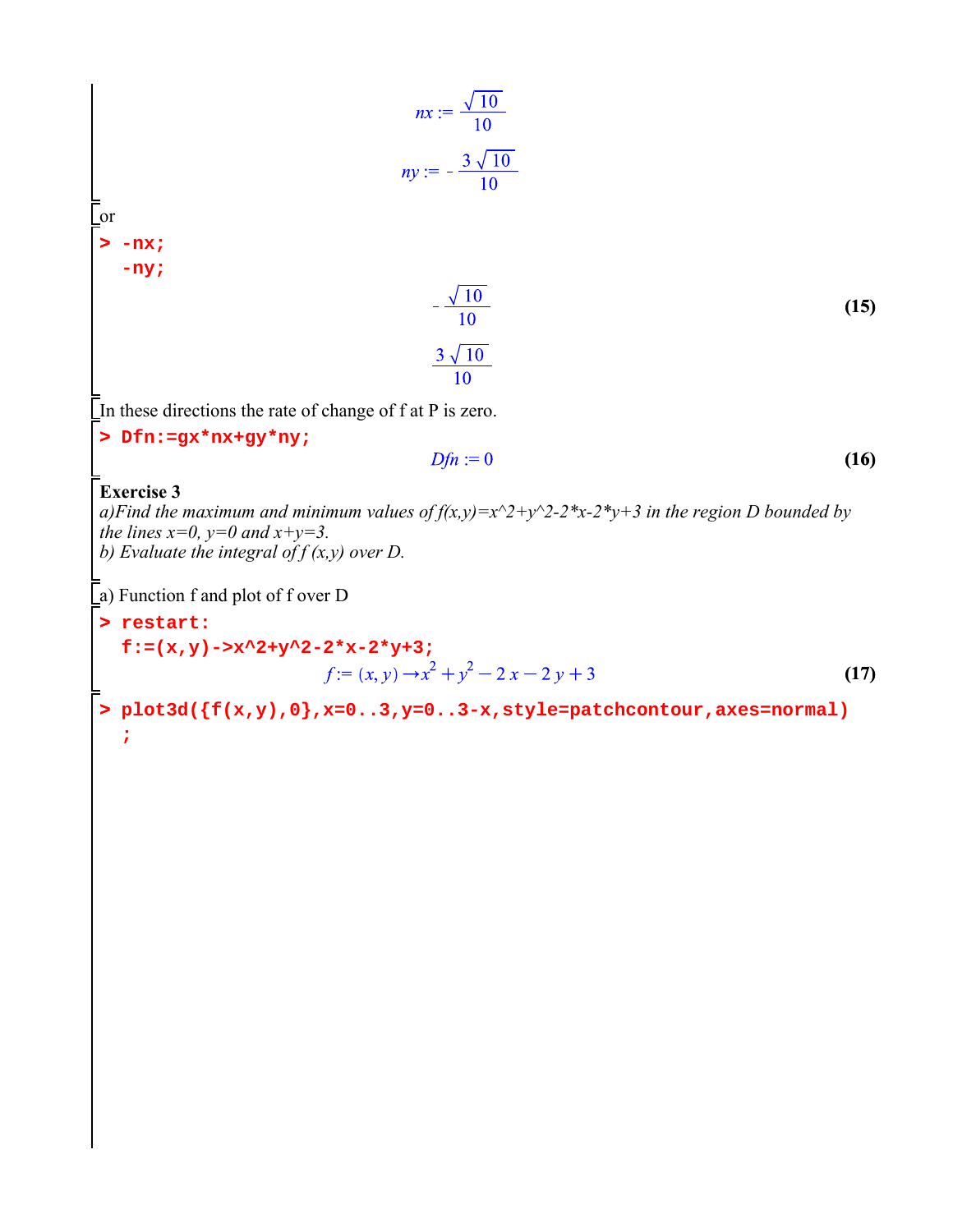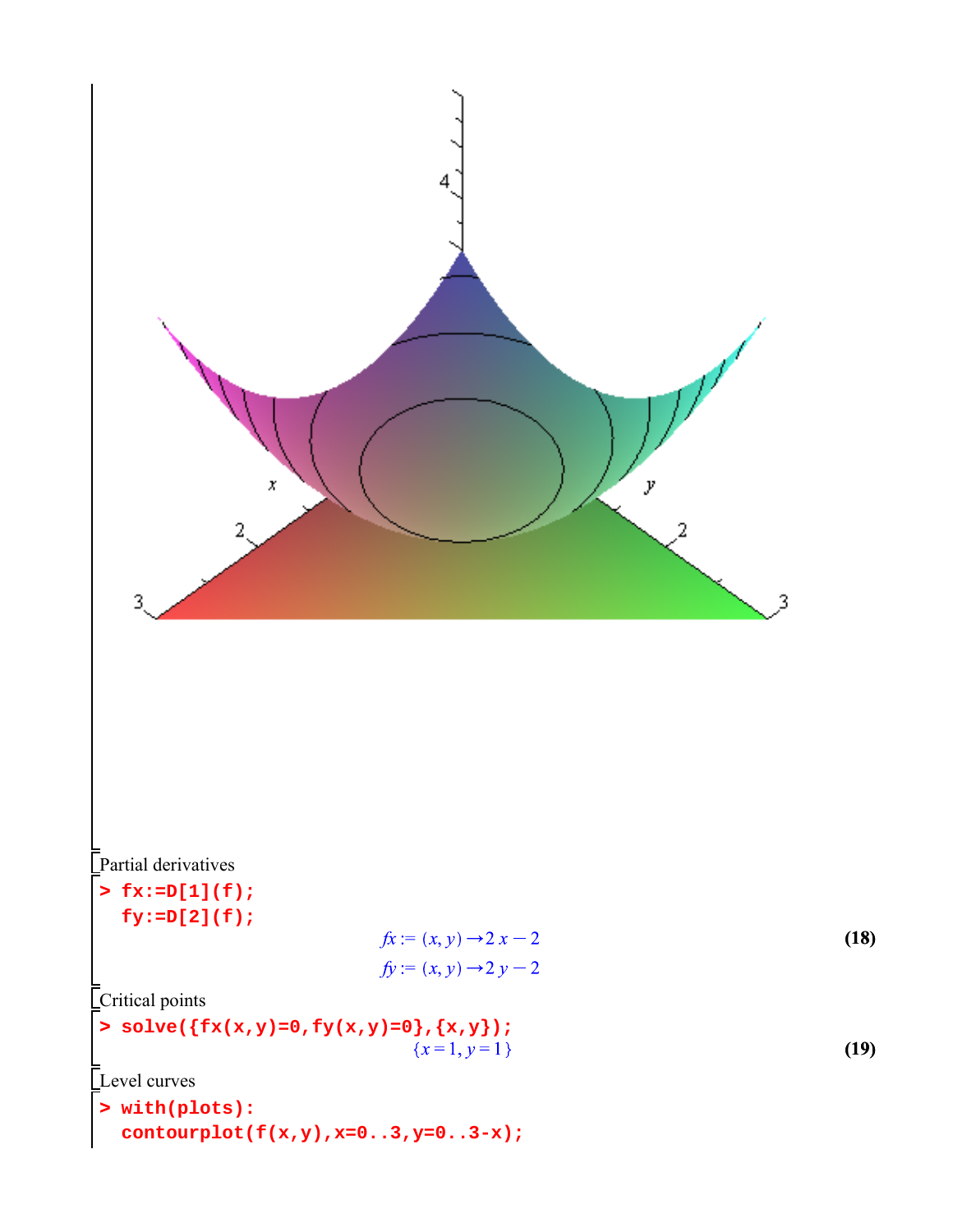

b) To evaluate the integral of f over D first we integrate with respect to y from axis  $y=0$  to the line  $y=3$ - $\Box x$  and then with respect to x from  $x=0$  to  $x=3$  to get